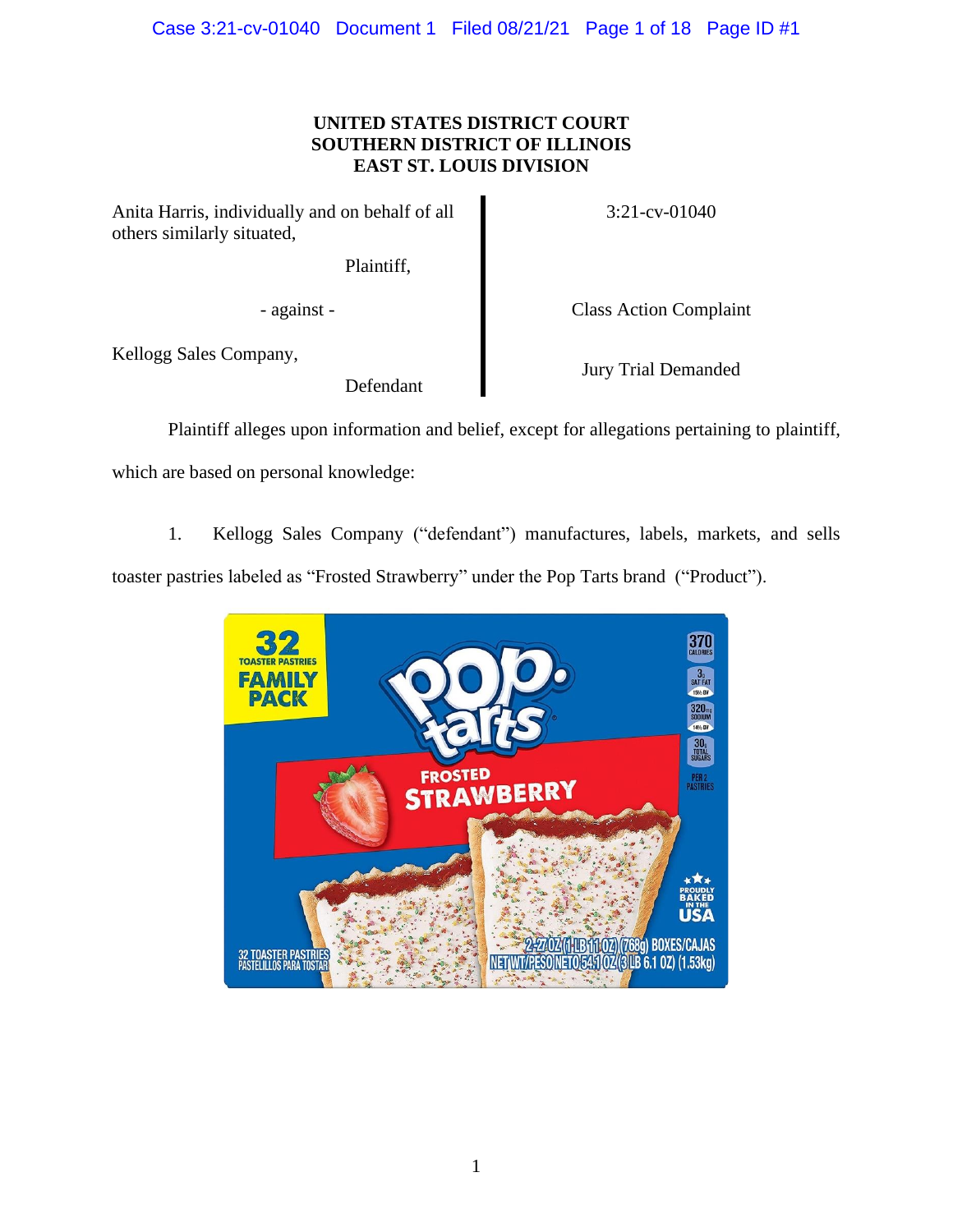# Case 3:21-cv-01040 Document 1 Filed 08/21/21 Page 2 of 18 Page ID #2

2. Defendant only promotes the Product's strawberry content in its labeling and marketing, such as on its website.



3. The Product's website even shows consumers how to make a strawberry shortcake.

# **Featured Recipes**



Ingredients:

| 4 Pop-Tarts® Strawberry toaster pastries                  |
|-----------------------------------------------------------|
| 3 cups sliced fresh strawberries                          |
| 1 tablespoon sugar                                        |
| 3/4 cup frozen fat-free non-dairy whipped topping, thawed |

Simple Strawberry Shortcake 10 MIN | 4 SERVINGS

4. The representations are misleading because they give consumers the impression the

fruit filling contains a greater relative and absolute amount of strawberries than it does.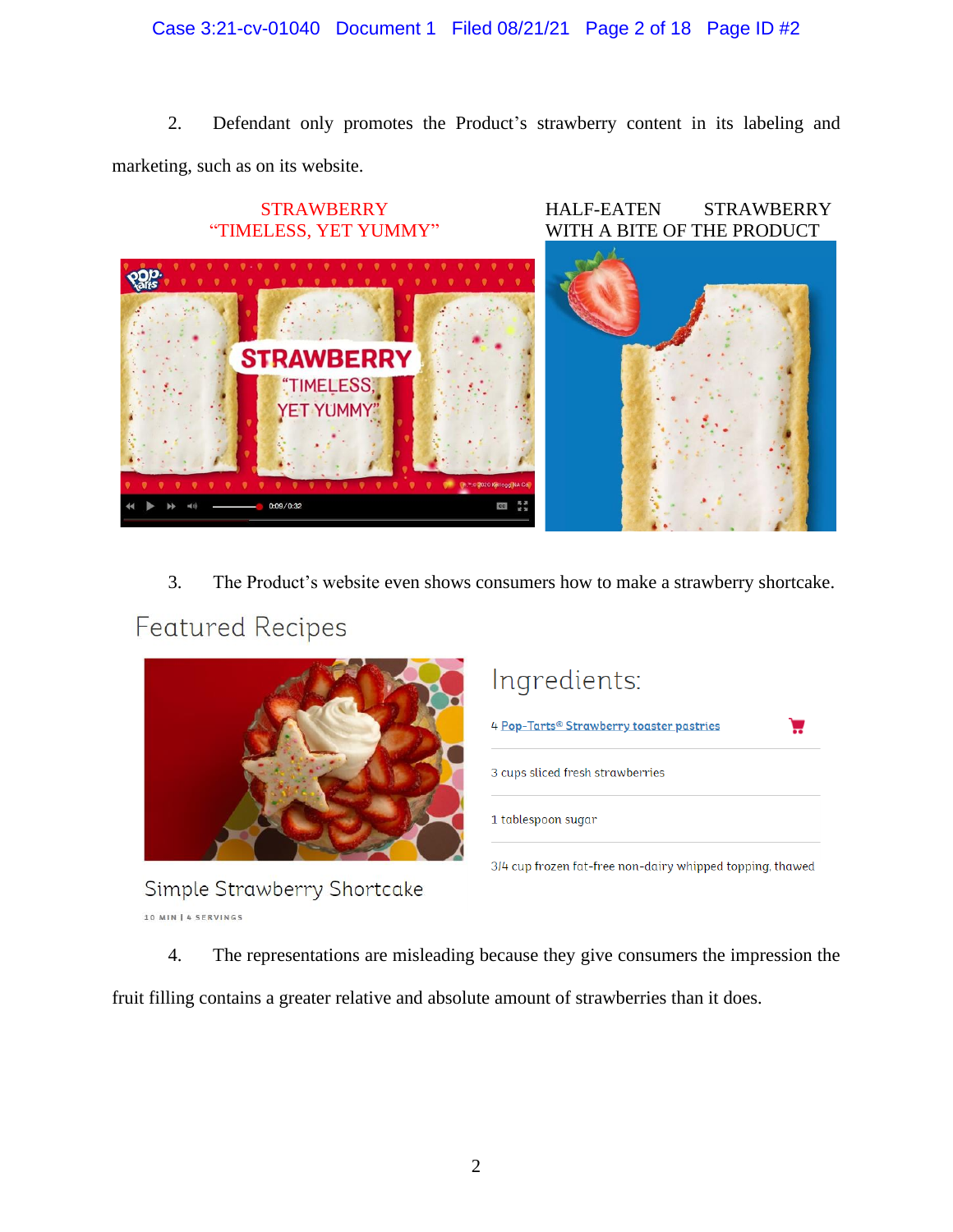# **I. INCREASE IN CONSUMER SNACKING FUELS EMPHASIS ON HEALTHY INGREDIENTS**

5. Research has shown that "consumers are eating fewer meals, yet snacking more than ever." 1

6. Defendant is aware that a greater percentage of consumers are eating more snacks and has emphasized the importance of fruit ingredients to make up for what "people don't get enough of at meals."<sup>2</sup>

7. According to one company, "[A]s snacking increases, so too does the focus on healthy products and ingredients."<sup>3</sup>

8. Many consumers seek snacks which are a "healthy indulgence," which is a "a treat with all the flavor and taste desired, without the guilt of eating something 'bad' for you," due to the presence of ingredients known to confer positive health benefits.<sup>4</sup>

## **II. CONSUMERS VALUE STRAWBERRIES**

9. American consumers increasingly turn to strawberries for adding value to all types of food and "the most popular berry fruit in the world."

10. According to the U.S. Department of Food and Agriculture, "Americans now consume twice as many strawberries as they did two decades ago."<sup>5</sup>

11. Reasons for consumers choosing strawberries over other fruits include its adaptability and nutritive benefits.

12. According to WebMD, strawberries "protect your heart, increase HDL (good)

<sup>1</sup> Elizabeth Louise Hatt, [Snackin' in the sun,](https://www.winsightgrocerybusiness.com/snackin-sun) Winsight Grocery Business, May 1, 2013.

<sup>&</sup>lt;sup>2</sup> [The Story on Snacking,](https://www.global.kelloggsnutrition.com/content/dam/kelloggsnutrition/resources/professional-resources/The_Story_on_Snacking_Nutrition_Influencer_Compendium.pdf) Kellogg's Nutrition.

<sup>&</sup>lt;sup>3</sup> Mondelez Global[, State of Snacking: 2020 Global Consumer Snacking Trends Study.](https://www.mondelezinternational.com/-/media/Mondelez/stateofsnacking/2020-Report/2020_MDLZ_stateofsnacking_report_GLOBAL_EN.pdf)

<sup>4</sup> FONA International[, Trend Insight: Indulgence,](https://www.fona.com/indulgence_1218/) November 28, 2018.

<sup>5</sup> The California Strawberry Commission, [Consumer Trends: American Strawberry Consumption Doubles,](https://www.prnewswire.com/news-releases/american-strawberry-consumption-doubles-in-two-decades-205509201.html) May 7, 2013.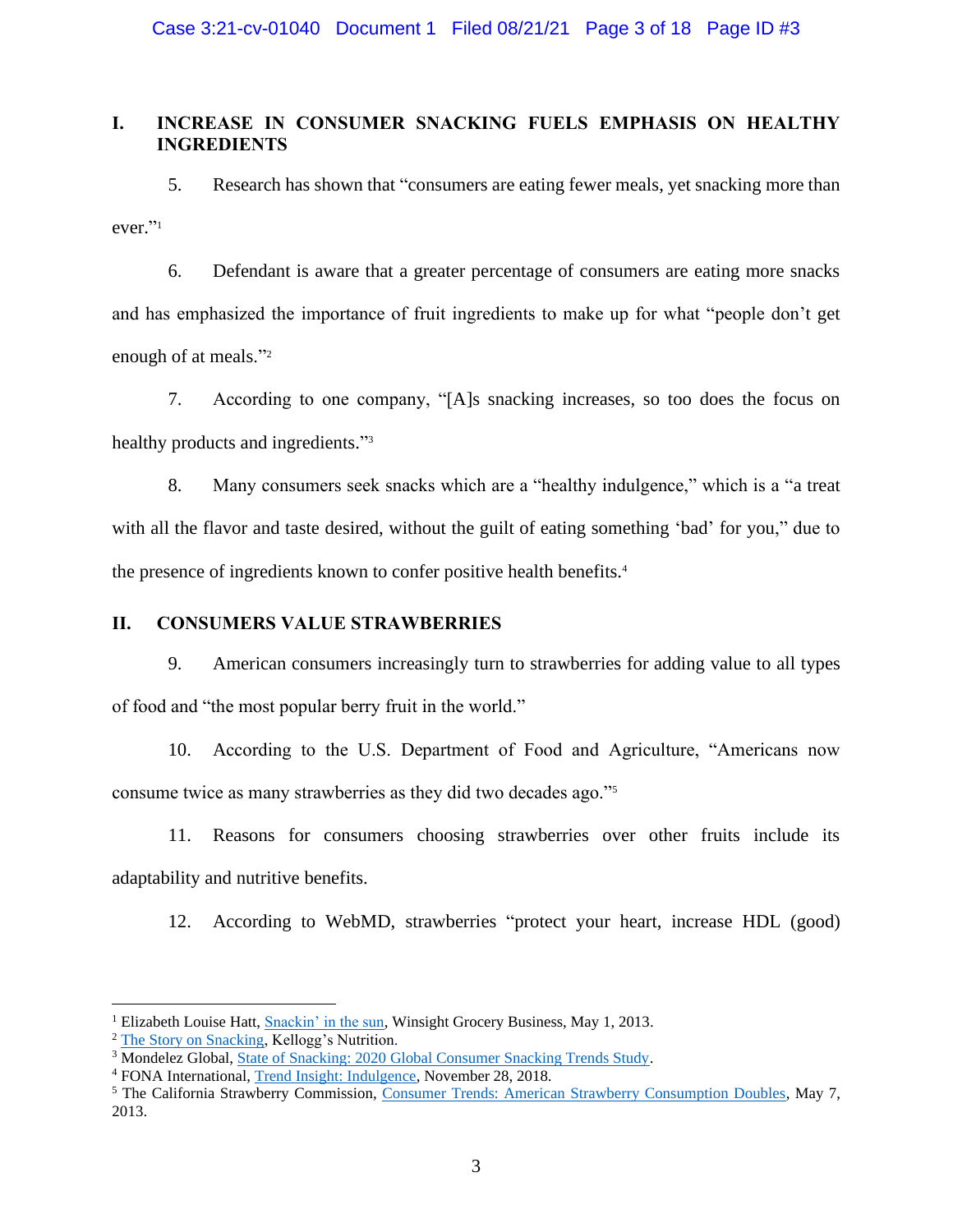## Case 3:21-cv-01040 Document 1 Filed 08/21/21 Page 4 of 18 Page ID #4

cholesterol, lower your blood pressure, and guard against cancer." 6

13. These benefits are because strawberries have one of the highest levels of nutrientdensity of all fruits.

14. Strawberries are "an excellent source of vitamin C," necessary for immune and skin health.

15. One serving of strawberries provides more vitamin C than an orange.<sup>7</sup>

16. Strawberries have uniquely high levels of antioxidants known as polyphenols. 8

17. Polyphenols are micronutrients that naturally occur in plants.

18. These polyphenols include flavonoids, ellagitannins, flavanols and phenolic acid.<sup>9</sup>

19. Polyphenols prevent or reverse cell damage caused by aging and the environment,

which is linked to greater risk of chronic diseases.

20. The benefits from strawberries cannot be provided by strawberry "flavor," which

refers to compounds extracted from strawberries used solely for taste, without their nutritional value.

## **III. STRAWBERRIES ARE VALUED ABOVE OTHER FRUITS**

21. It is not just consumers' subjective preferences which value strawberries over other

fruits.

<sup>6</sup> Andrea Gabrick, [Nutritional Benefits of the Strawberry,](https://www.webmd.com/diet/features/nutritional-benefits-of-the-strawberry) WebMD.com; María Teresa Ariza, et al. "Strawberry achenes are an important source of bioactive compounds for human health." *International journal of molecular sciences* 17.7 (2016): 1103.

<sup>7</sup> Adda Bjarnadottir, MS, RDN, [Strawberries 101: Nutrition Facts and Health Benefits,](https://www.healthline.com/nutrition/foods/strawberries) Healthline.com, March 27, 2019; Sadia Afrin, et al. "Promising health benefits of the strawberry: a focus on clinical studies." *Journal of agricultural and food chemistry* 64.22 (2016): 4435-4449.

<sup>8</sup> Tamara Y. Forbes-Hernandez, et al. "The healthy effects of strawberry polyphenols: which strategy behind antioxidant capacity?." *Critical reviews in food science and nutrition* 56.sup1 (2016): S46-S59.

<sup>9</sup> Francesca Giampieri, et al. "Strawberry consumption improves aging-associated impairments, mitochondrial biogenesis and functionality through the AMP-activated protein kinase signaling cascade." *Food chemistry* 234 (2017): 464-471; Francesca Giampieri, et al. "The healthy effects of strawberry bioactive compounds on molecular pathways related to chronic diseases." *Annals of the New York Academy of Sciences* 1398.1 (2017): 62-71.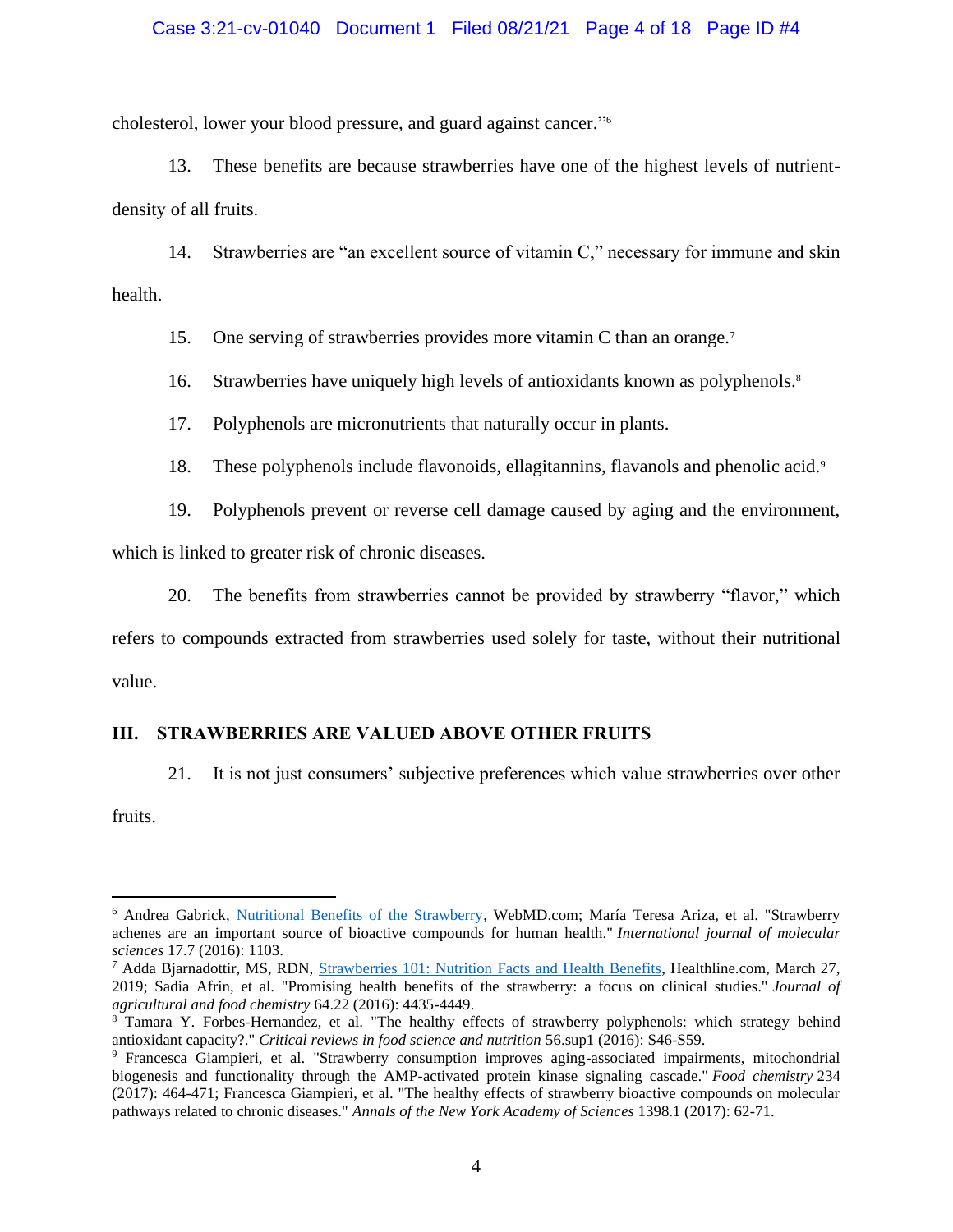#### Case 3:21-cv-01040 Document 1 Filed 08/21/21 Page 5 of 18 Page ID #5

22. Market price data from the Bureau of Labor Statistics ("BLS") confirms that strawberries, when compared to other fruits, like stone fruits (apples) and citrus (oranges, grapefruits, lemons), are the most expensive of the major fruits.



23. According to BLS, apples are typically between \$1.20 and \$1.50 per pound while strawberries are no less than between \$2 and \$4 per pound.<sup>10</sup>

24. According to recent data from the USDA, pears are \$1.552 per pound, while strawberries, at \$2.318 per pound, are almost fifty (50) percent more expensive.



APU0000711415 Strawberries, dry pint, per 12 oz. (340.2 gm)

<sup>&</sup>lt;sup>10</sup> Stephen B. Reed, ["Slicing through fruit price volatility,](https://www.bls.gov/opub/btn/volume-3/slicing-through-fruit-price-volatility.htm)" Beyond the Numbers: Prices and Spending, Vol. 3:28, Bureau of Labor Statistics, December 2014.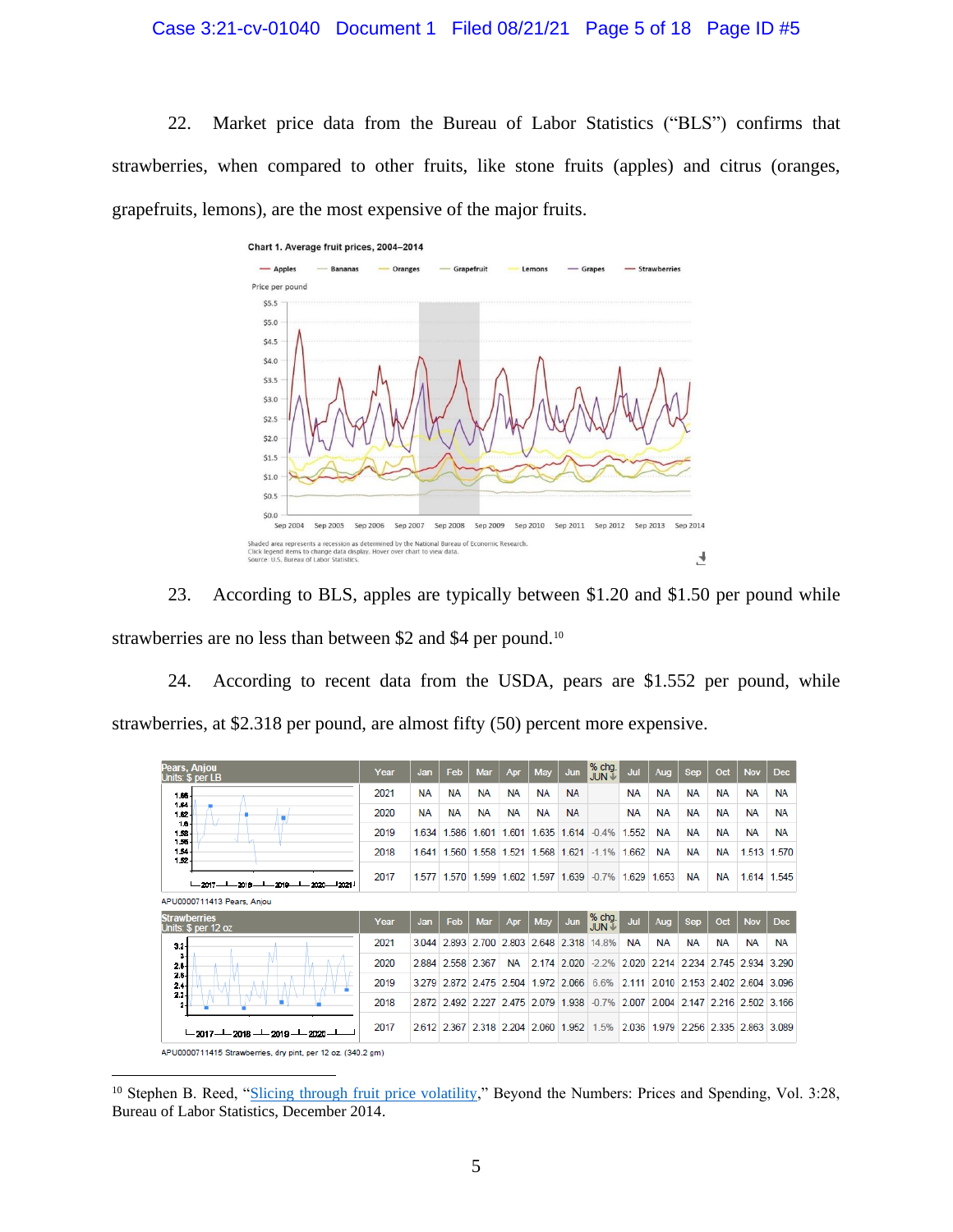# **IV. STATE AND FEDERAL REGULATIONS REQUIRE FRONT LABEL TO DISCLOSE THAT FRUIT FILLING DOES NOT ONLY CONTAIN STRAWBERRIES**

25. Federal and identical state regulations require a product's front label to contain a common or usual name which accurately identifies or describes, "in as simple and direct terms as possible, the basic nature of the food or its characterizing properties or ingredients." 21 C.F.R. § 102.5(a); Illinois Food, Drug and Cosmetic Act ("IFDCA"), 410 ILCS 620/1 et seq.; 410 ILCS 620/21(j) ("[a] federal regulation automatically adopted pursuant to this [Federal Food, Drug  $\&$ Cosmetic] Act takes effect in this State on the date it becomes effective as a Federal regulation.").

26. Defendant's representations violate 21 U.S.C. § 343(a)(1) and 410 ILCS 620/11,

which deem a food misbranded when the label contains a statement that is "false or misleading."

27. Thus, a violation of federal food labeling laws is an independent violation of Illinois law and actionable as such.

28. The Illinois Consumer Fraud and Deceptive Business Practices Act provides protection for consumers purchasing products like Defendant's Product, and states:

Unfair methods of competition and unfair or deceptive acts or practices, including but not limited to the use or employment of any deception, fraud, false pretense, false promise, misrepresentation or the concealment, suppression or omission of any material fact, with intent that others rely upon the concealment, suppression or omission of such material fact . . . are hereby declared unlawful

815 ILCS 505/2.

29. Whether a toaster pastry contains only strawberries or merely some strawberries and a significant amount of other, less valued fruit ingredients, is basic front label information consumers rely on when making quick decisions at the grocery store.

30. Strawberries are the Product's characterizing ingredient, since their amount has a material bearing on price or consumer acceptance, and consumer believe they are present in an amount greater than is the case.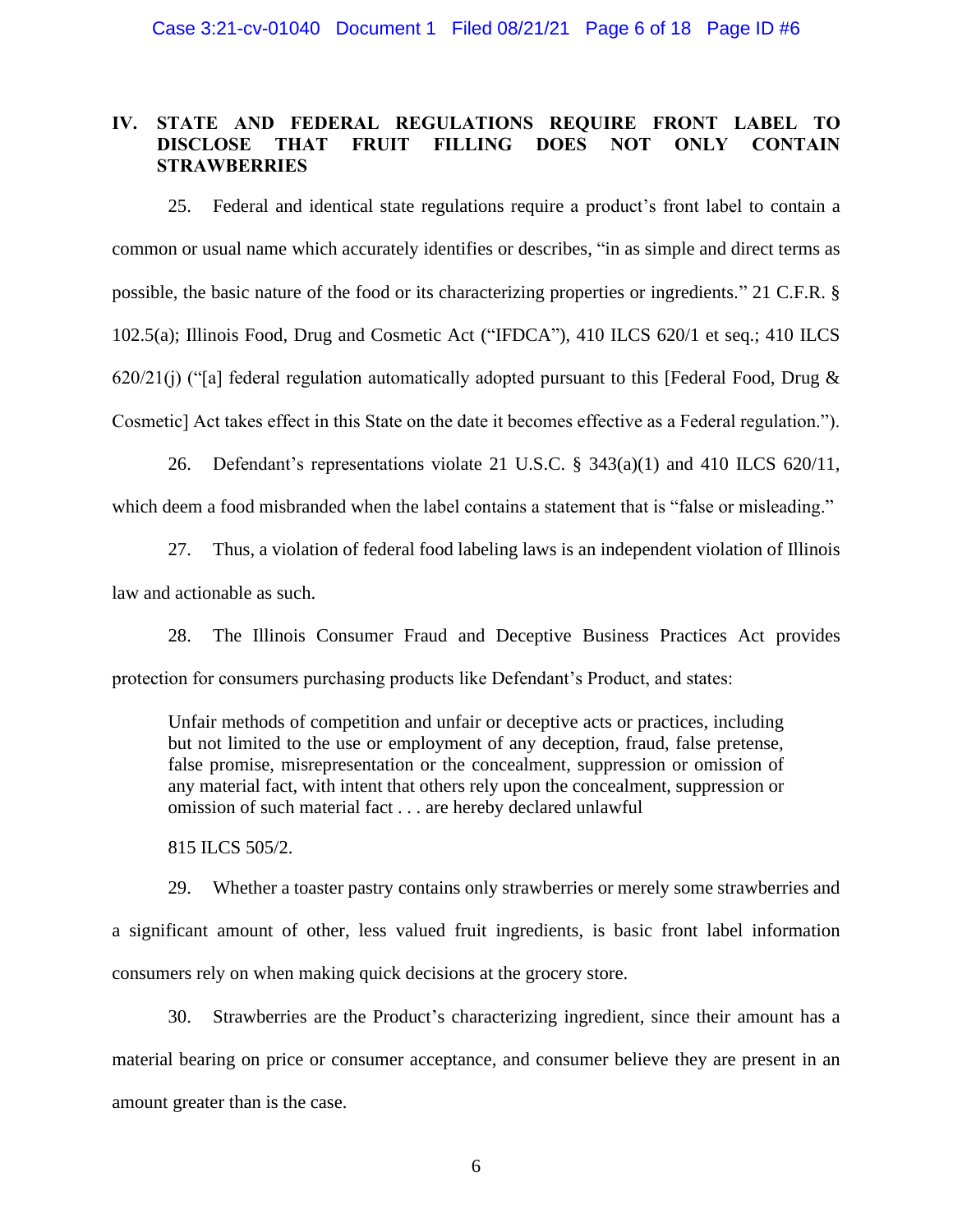31. The Product's common or usual name of "Frosted Strawberry – Toaster Pastries," is

false, misleading, and deceptive because its filling contains a relatively significant amount of non-

strawberry fruit ingredients – pears and apples – shown on the ingredient list.

Ingredients: Enriched flour (wheat flour, niacin, reduced iron, vitamin B<sub>1</sub> [thiamin mononitrate], vitamin B<sub>2</sub> [riboflavin], folic acid), corn syrup, high fructose corn syrup, dextrose, soybean and palm oil (with TBHQ for freshness), sugar, bleached wheat flour. Contains 2% or less of wheat starch, salt, dried strawberries, dried pears, dried apples, leavening (baking soda, sodium acid pyrophosphate, monocalcium phosphate), citric acid, gelatin, modified wheat starch, yellow corn flour, caramel color, xanthan gum, cornstarch, turmeric extract color, soy lecithin, red 40, vellow 6, blue 1, color added.

**Ingredients: Enriched flour** (wheat flour, niacin, reduced iron, vitamin B1 [thiamin mononitrate], vitamin B2 [riboflavin], folic acid), **corn syrup**, **high fructose corn syrup, dextrose, soybean and palm oil** (with TBHQ for freshness), **sugar, bleached wheat flour**.

**Contains 2% or less of** wheat starch, salt, dried strawberries, dried pears, dried apples, leavening (baking soda, sodium acid pyrophosphate, monocalcium phosphate), citric acid, gelatin, modified wheat starch, yellow corn flour, caramel color, palm oil, xanthan gum, cornstarch, turmeric extract color, soy lecithin,  $\text{red } 40$ , yellow 6, blue 1, color added.

32. The relative amounts of the ingredients in the filling are determined based on their listing in order of predominance by weight. 21 C.F.R. § 101.4(a)(1).

33. Based on a quantitative estimate and analysis of the filling, it appears to or may even

contain more non-strawberry fruit than strawberry ingredients.

34. The Product's name is required to, but fails, to include the percentage of the characterizing strawberry ingredient in the filling, because its amount has a material bearing on price or consumer acceptance.

35. Examples of this disclosure could be, "Fruit Filling – 40% Strawberry, 30% Apple, 30% Pear." 21 C.F.R. § 102.5(b).

36. The Product's name, "Frosted Strawberry – Toaster Pastry," is misleading because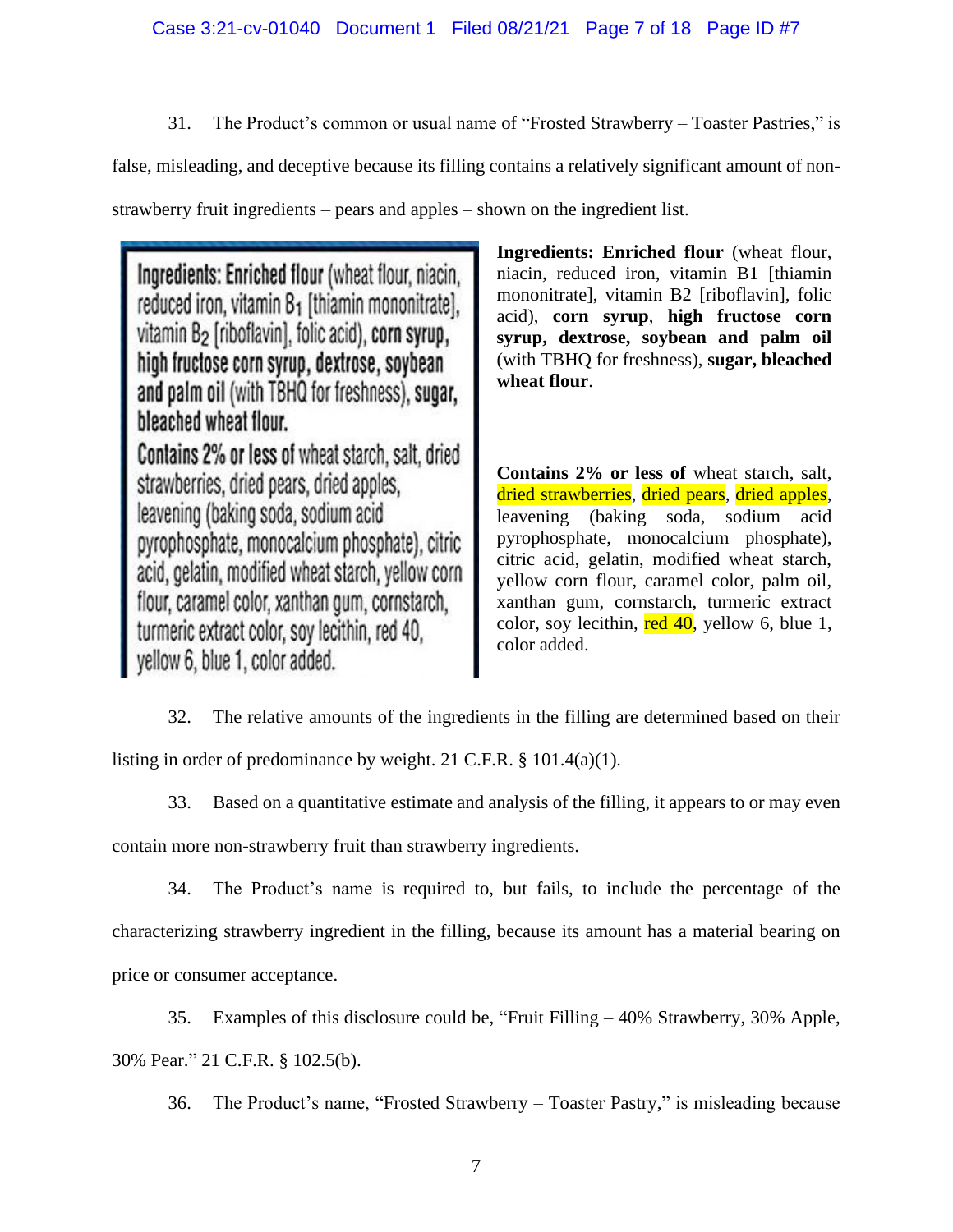## Case 3:21-cv-01040 Document 1 Filed 08/21/21 Page 8 of 18 Page ID #8

it includes "Strawberry," but does not include pears and apples, even though these fruits are stated in the fine print on the ingredient list. 21 C.F.R. § 101.18(b).

37. Toaster pastries which contain strawberries as their predominant filling ingredient are not a rare or pricy delicacy that would make a reasonable consumer "double check" the relative amount of the strawberries by scouring the packaging.

38. Toaster pastries with fillings which contain only strawberry fruits exist in the marketplace and are not technologically or otherwise unfeasible to produce.

39. Competitor toaster pastries from Great Value (Walmart) and Clover Valley (Dollar Tree) are described as "frosted strawberry," with pictures of strawberries, but they put consumers on notice that they have *less* strawberry ingredients than consumers would otherwise expect, through the statement, "Naturally & Artificially Flavored."

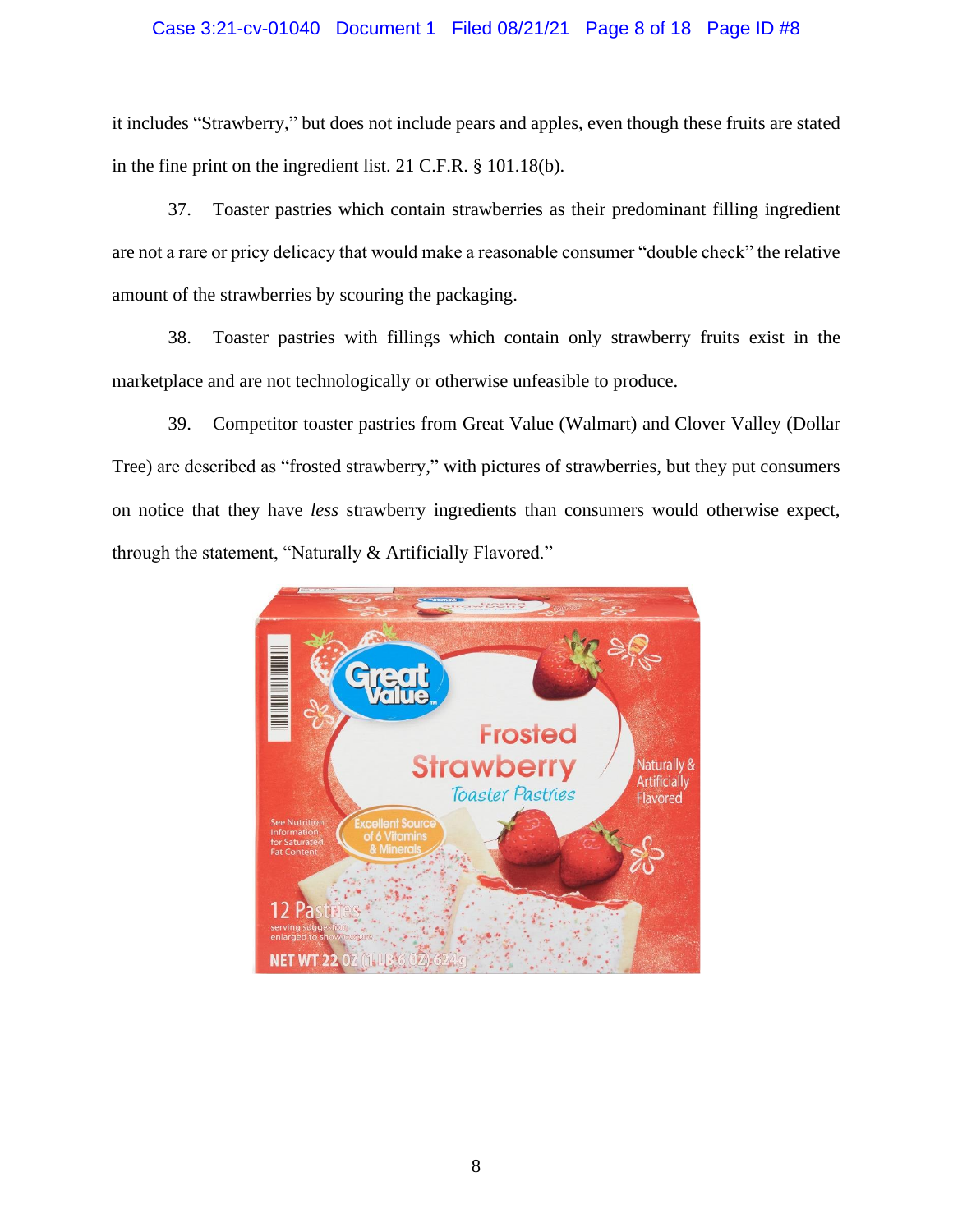

40. Although defendant's Product does not have added flavoring, these labels are used to show how consumers are misled by defendant's labeling, especially compared to similar products.

41. Consumers seeing defendant's Product, which exclusively promotes strawberries, and the more "restrained" or truthful labeling of competitors, will purchase defendant's Product, believing it is higher quality than it is.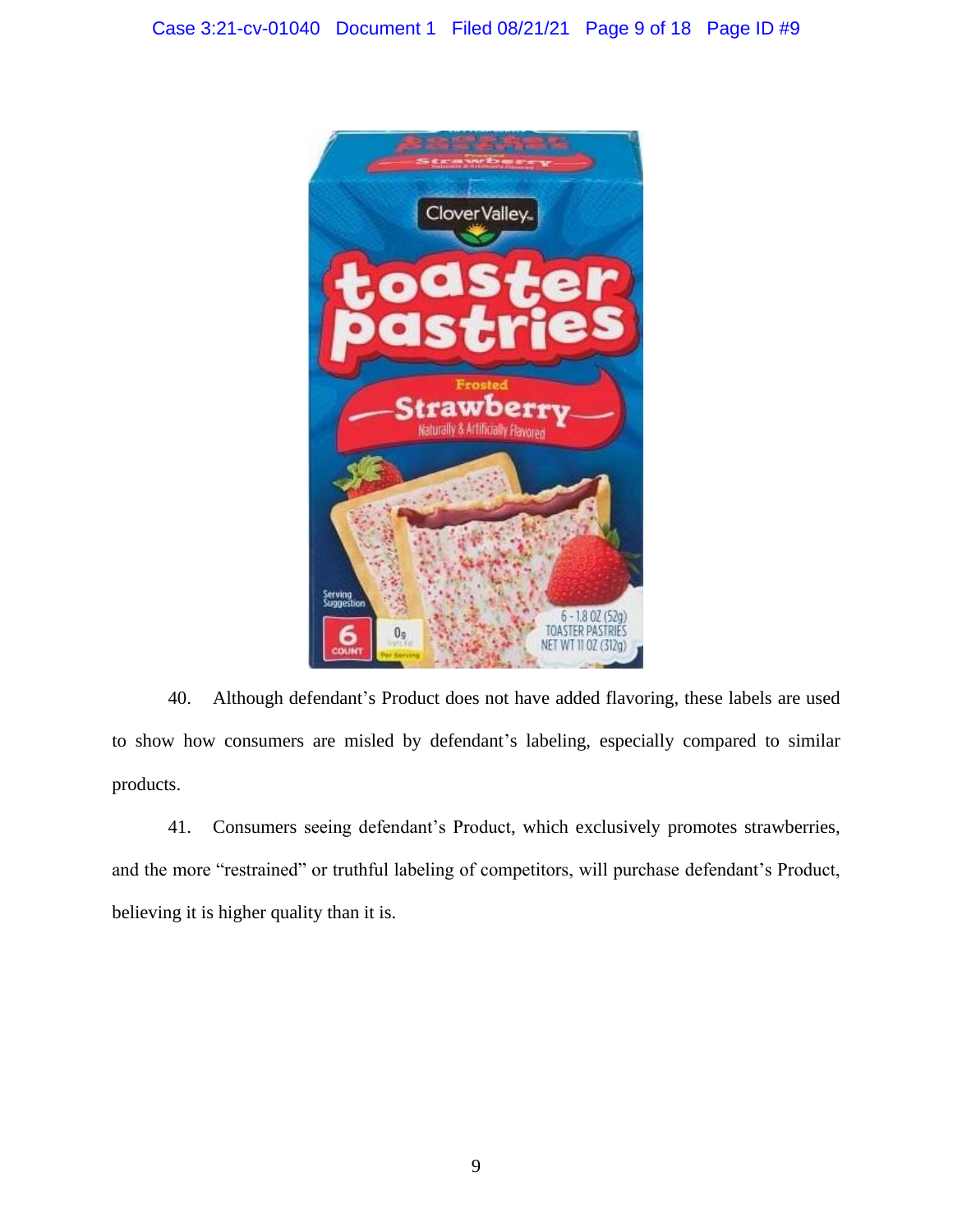42. The FDA has consistently warned companies that fail to describe their products with

a non-misleading, common, or usual name:

Your Sour Cherry Juice (two unique brand names) and Sour Grape Juice (four unique brand names) products are misbranded within the meaning of section  $403(i)(1)$  of the Act [21 U.S.C. § 343(i)(1)] because the statement of identity does not bear an accurate common or usual name. According to 21 CFR 102.33(a), for a carbonated or noncarbonated beverage that contains less than 100 percent and more than 0 percent fruit or vegetable juice, the common or usual name shall be a descriptive name that meets the requirements of 21 CFR  $102.5(a)$ .<sup>11</sup>

43. The marketing and sale of foods which are advertised as containing valuable strawberries but have a significant amount less strawberry ingredients than promised, is not

unknown within this Circuit.

44. In the fall of 1960, the FDA seized a shipment of "Strawberry Bars" where:

strawberries, had been in whole or in part omitted or abstracted therefrom; 402(b) (4) – figs and dates had been mixed or packed with the articles so as to increase their bulk or weight and make them appear of greater value than they were; and 403(a)-the label statements and the label vignettes depicting whole fresh fruit, apricots and strawberries, were false and misleading as applied to an article (Apricot Bars) containing no apricots, and an article (Strawberry Bars) containing a mixture of figs and dates and some strawberries.

FDA, Notices of Judgment, No. 28302, "Fruit Bars," F.D.C. No. 45358, E. Dist. Mich., July 11, 1961.

45. The Product is unable to confer any of the health-related benefits of strawberries

because the amount of strawberry ingredients is insufficient to provide the benefits of these fruits.

46. The Product cannot provide a true strawberry taste, because these attributes are

overwhelmed by the significant amounts of pears and apples compared to strawberries.

# **V. ADDED COLOR FURTHERS DECEPTION AS TO STRAWBERRY CONTENT**

47. According to the head of a prominent flavor and color manufacturer, "Color is the

first thing a consumer may consider when purchasing a food or beverage item."

<sup>&</sup>lt;sup>11</sup> FDA [Warning Letter,](http://fda-warning-letters.blogspot.com/2011/03/shemshad-food-products-inc-31111.html) Shemshad Food Products, Inc., W/L 28-11, March 11, 2011.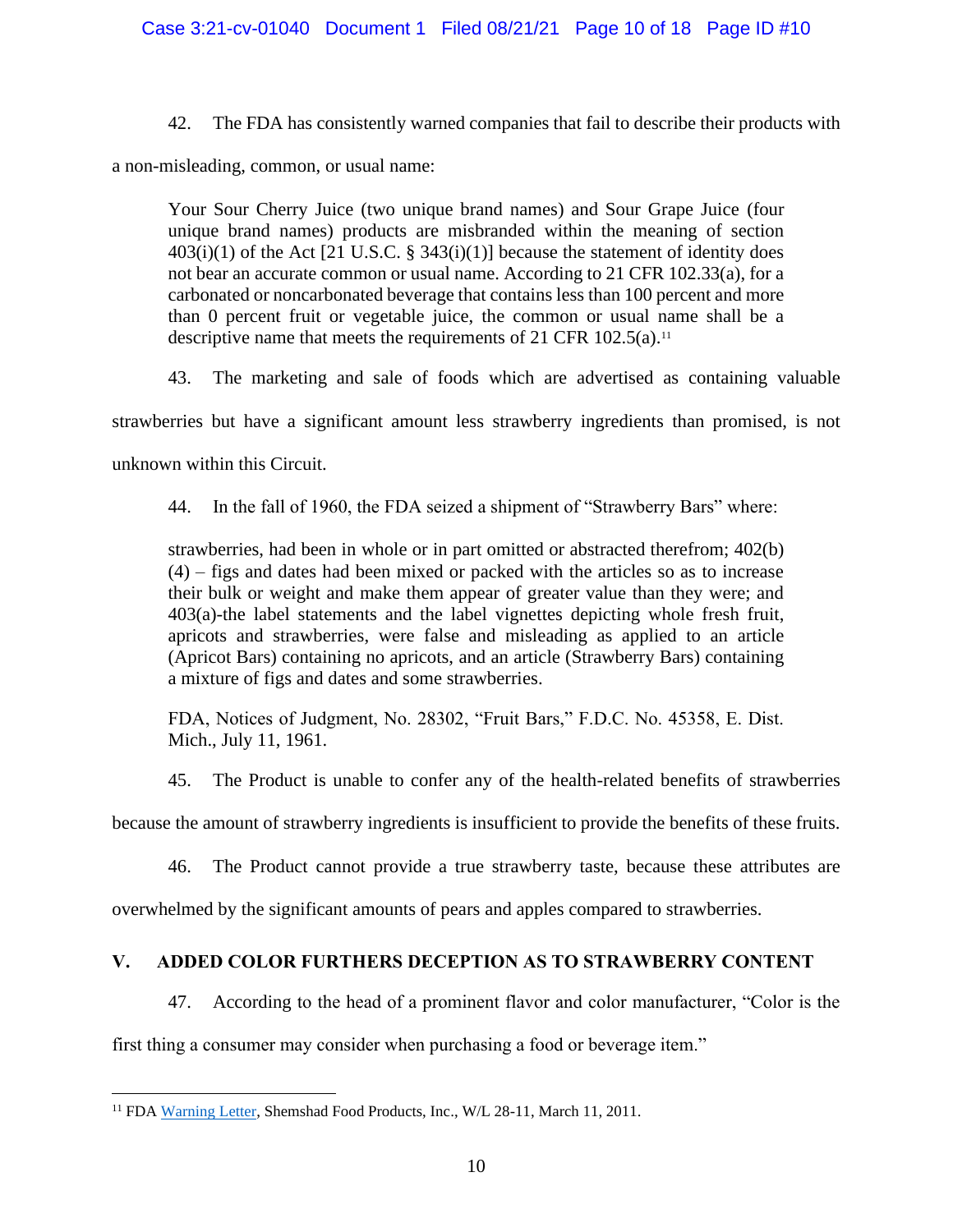#### Case 3:21-cv-01040 Document 1 Filed 08/21/21 Page 11 of 18 Page ID #11

48. To give consumers the false impression that the Product contains a greater absolute and relative amount of strawberries than it does, it contains red 40, a synthetic food coloring made from petroleum.

49. Red 40 makes the strawberry-pear-apple combination look bright red, like it is only strawberries or has more strawberries than it does.

50. According to one website, "Artificial dyes are also used to help hide the fact that many processed foods don't contain much (or any) of the nutrients or foods they claim to have."

51. Without the added coloring, consumers would be suspect of a product labeled as "Strawberry," because the filling would be a more subdued tone instead of the bright red.

52. This could cause consumers to inspect the ingredient list to determine the truth.

53. However, reasonable consumers are not so distrustful to think they will be misled when buying a well-known product like the Pop-Tarts from Kellogg's here.

54. The Product does not reveal the addition of this artificial coloring anywhere other than the ingredient list.

55. Though Red 40 has been approved by the FDA for use in food products and must be listed as an ingredient on labels, it has been banned at one time or another throughout Australia and most of Europe due to health concerns, and it is strongly linked to learning disorders and hyperactivity in children.

## **VI. CONCLUSION**

56. The cost of using more strawberry ingredients, relative to pears and apples, would be several cents per Product – not a significant addition to the price.

57. Reasonable consumers must and do rely on a company to honestly identify and describe the components, attributes, and features of the Product, relative to itself and other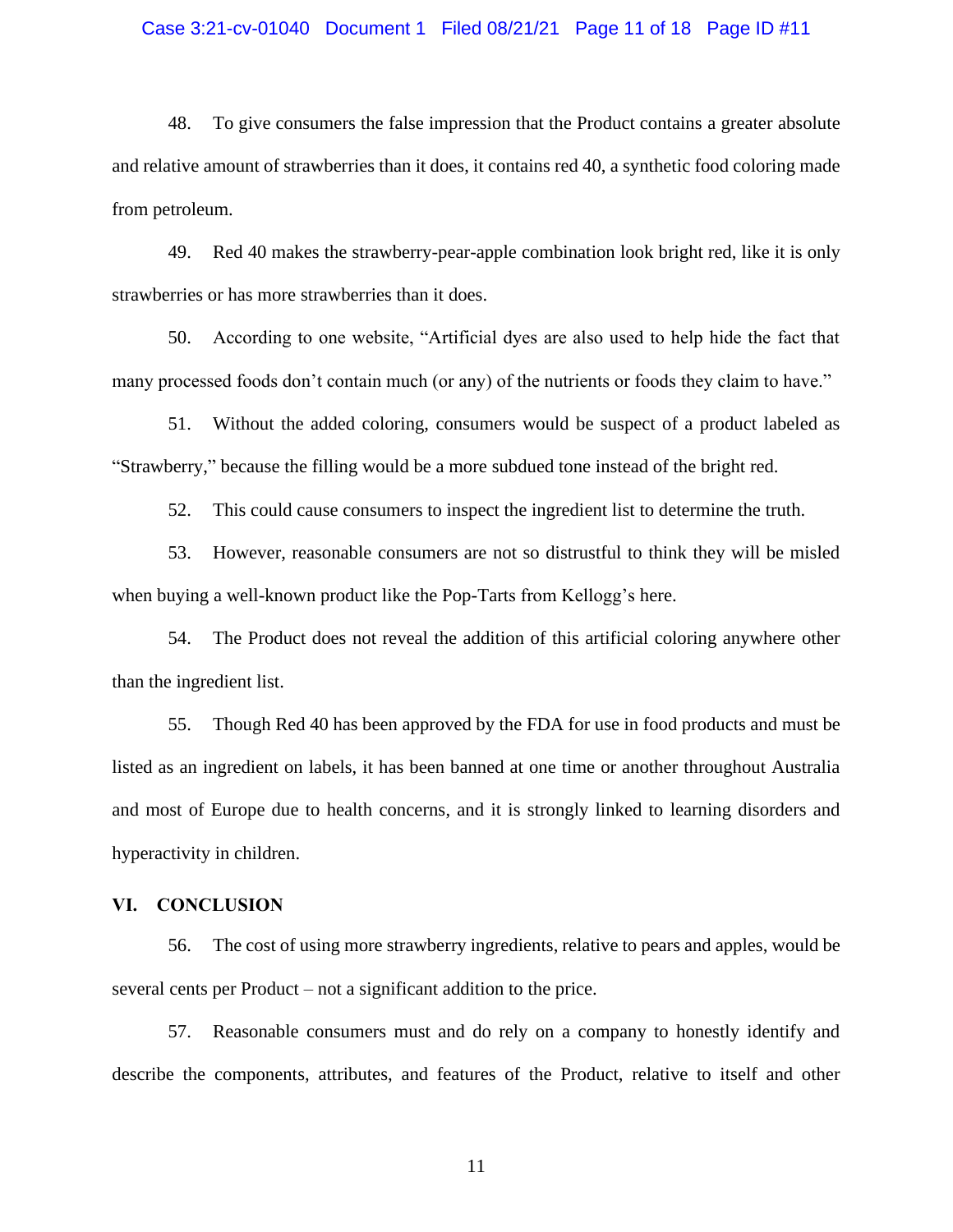#### Case 3:21-cv-01040 Document 1 Filed 08/21/21 Page 12 of 18 Page ID #12

comparable products or alternatives.

58. The value of the Product that plaintiff purchased was materially less than its value as represented by defendant.

59. Defendant sold more of the Product and at higher prices than it would have in the absence of this misconduct, resulting in additional profits at the expense of consumers.

60. Had Plaintiff and proposed class members known the truth, they would not have bought the Product or would have paid less for it.

61. The Product is sold for a price premium compared to other similar products, no less than \$5.49 for 12 Pop-Tarts (20.3 OZ), a higher price than it would otherwise be sold for, absent the misleading representations and omissions.

## Jurisdiction and Venue

62. Jurisdiction is proper pursuant to Class Action Fairness Act of 2005 ("CAFA"). 28 U.S.C. § 1332(d)(2).

63. The aggregate amount in controversy exceeds \$5 million, including any statutory damages, exclusive of interest and costs.

64. Plaintiff Anita Harris is a citizen of Illinois.

65. Defendant Kellogg Sales Company is an Delaware corporation with a principal place of business in Battle Creek, Calhoun County, Michigan

66. The parties are citizens of different states.

67. Venue is in this district because plaintiff resides in this district and the actions giving rise to the claims occurred within this district.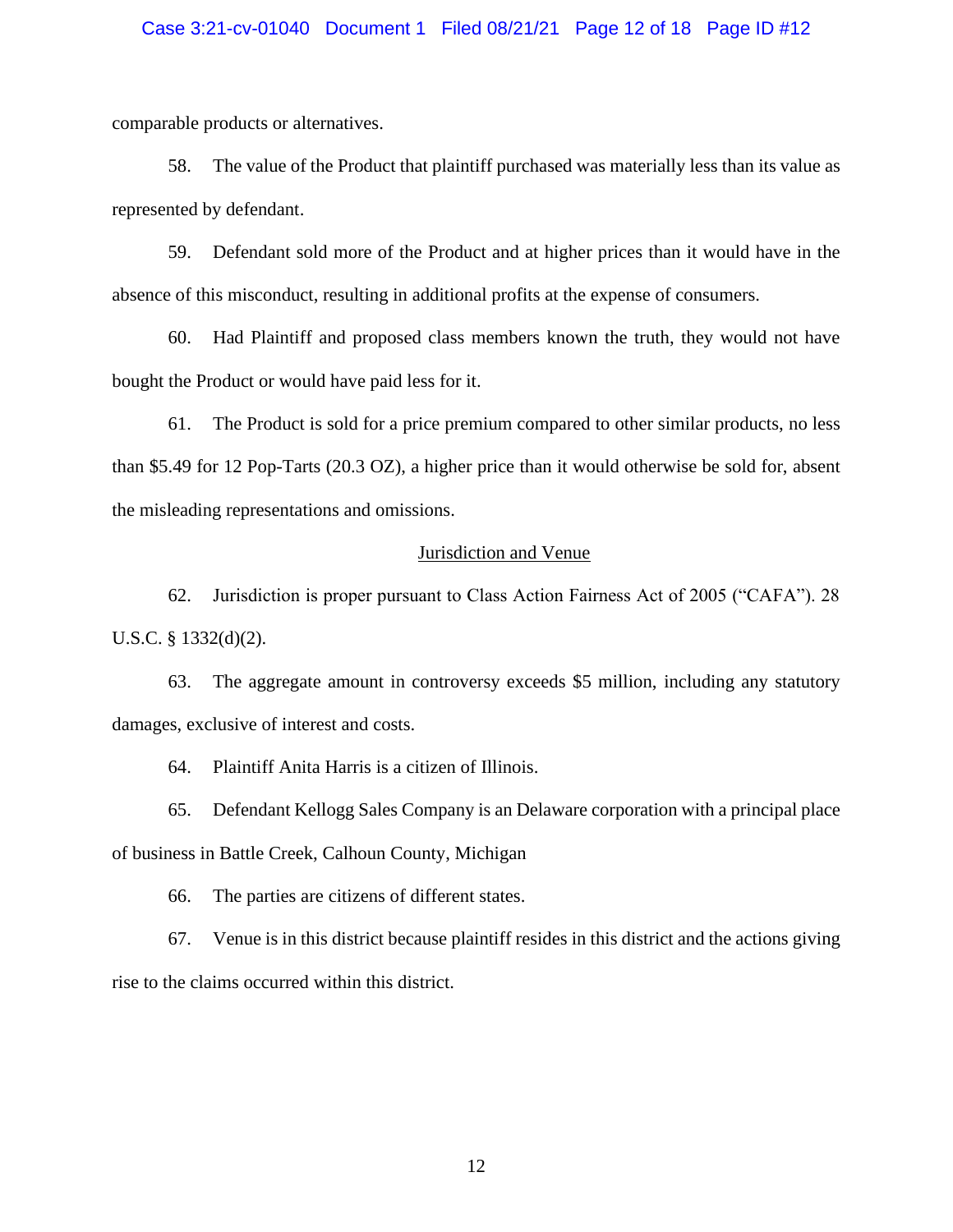#### **Parties**

68. Plaintiff Anita Harris is a citizen of Cahokia, Saint Clair County, Illinois.

69. Defendant Kellogg Sales Company, is a Delaware corporation with a principal place of business in Battle Creek, Michigan, Calhoun County.

70. Defendant is one of the largest food manufacturers in the world.

71. Defendant is known as a pioneer of breakfast foods – Special K, Corn Flakes, Nutri-Grain Bars and Pop-Tarts, among other items.

72. The Product is sold at tens of thousands of retail locations – grocery stores, drug stores, big box stores, convenience stores, etc. – and online.

73. The Product is sold individually (packet of two) and boxes of various numbers, including 12 and 32 toaster pastries.

74. Plaintiff bought the Product on one or more occasions within the statute of limitations for each cause of action alleged, at stores including Walmart, 1511 Camp Jackson Rd, Cahokia, IL 62206, throughout 2020 and 2021, among other times.

75. Plaintiff bought the Product because she expected it would have more of the named fruit ingredient.

76. Plaintiff wanted more than a "strawberry taste," which she nevertheless failed to receive, due to the relatively greater amount of pears and apples.

77. Plaintiff wanted a relatively greater amount of strawberry ingredient, which was not received due to the unexpected and relatively significant amounts of pears and apples

78. Plaintiff expected the filling would contain more strawberry ingredients than it did.

79. Plaintiff did not expect that the filling would contain a non-de minimis amount of non-strawberry fruit ingredients.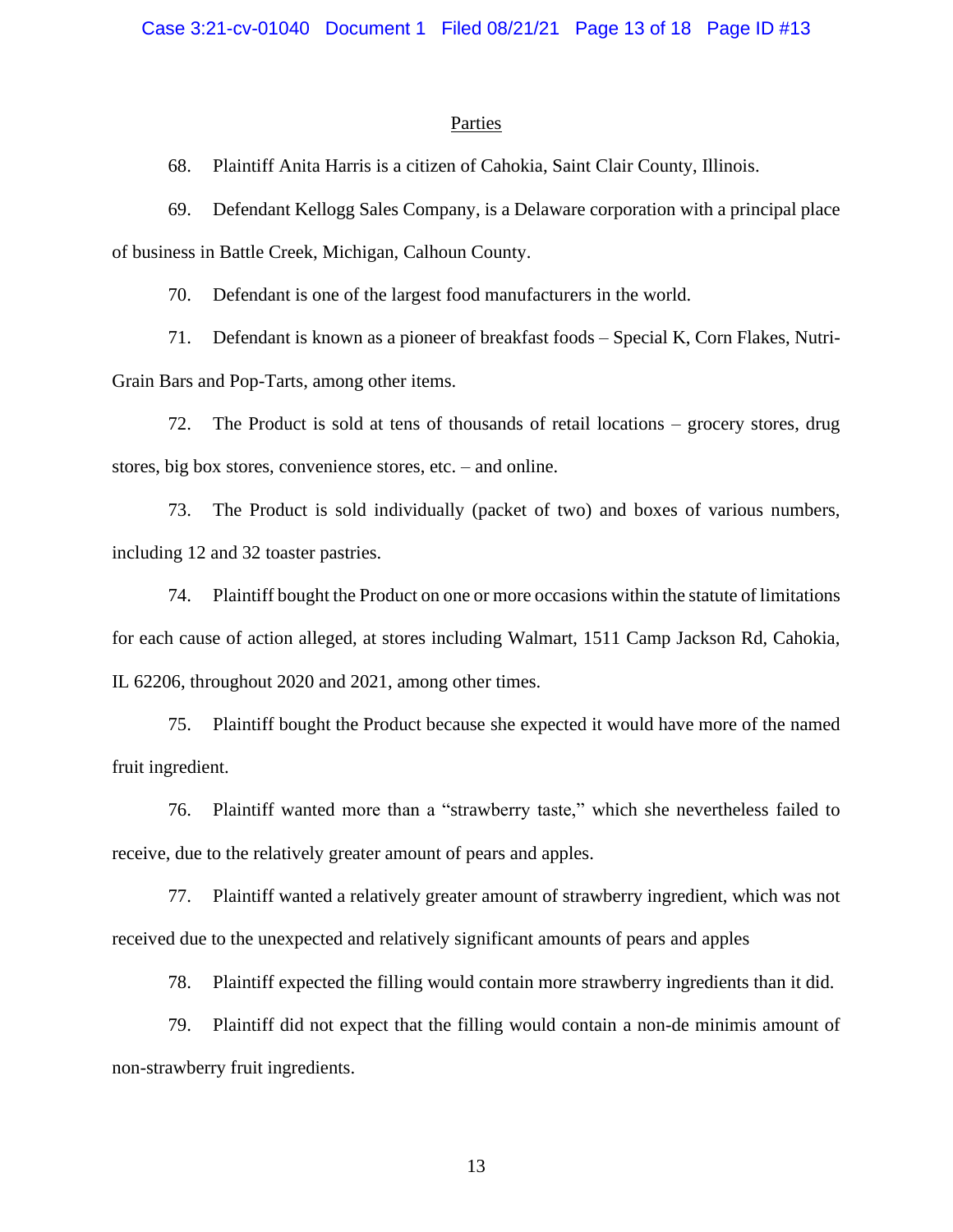## Case 3:21-cv-01040 Document 1 Filed 08/21/21 Page 14 of 18 Page ID #14

80. Plaintiff bought the Product at or exceeding the above-referenced price.

81. Plaintiff relied on the representations identified here.

82. Plaintiff would not have purchased the Product if she knew the representations were false and misleading.

83. Plaintiff chose between Defendant's Product and other similar products which were represented similarly, but which did not misrepresent their attributes and/or lower-priced products which did not make the claims made by Defendant.

84. The Product was worth less than what Plaintiff paid and she would not have paid as much absent Defendant's false and misleading statements and omissions.

85. Plaintiff intends to, seeks to, and will purchase the Product again when she can do so

with the assurance that Product's representations are consistent with its composition.

#### Class Allegations

86. Plaintiff seeks certification under Fed. R. Civ. P. 23(b)(2) and (b)(3) of the following

classes:

**Illinois Class:** All persons in the State of Illinois who purchased the Product during the statutes of limitations for each cause of action alleged.

**Consumer Fraud Multi-State Class:** All persons in the States of Iowa and Arkansas who purchased the Product during the statutes of limitations for each cause of action alleged.<sup>12</sup>

87. Common questions of law or fact predominate and include whether defendant's

representations were and are misleading and if plaintiff and class members are entitled to damages.

88. Plaintiff's claims and basis for relief are typical to other members because all were

subjected to the same unfair and deceptive representations and actions.

 $12$  The States in the Consumer Fraud Multi-State Class are limited to those States with similar consumer fraud laws under the facts of this case: Iowa (Consumer Fraud and Private Right of Action for Consumer Frauds Act, Iowa Code Ann. § 714.16 et seq.); Arkansas (Arkansas Deceptive Trade Practices Act, Ark. Code § 4-88-101, et. seq.).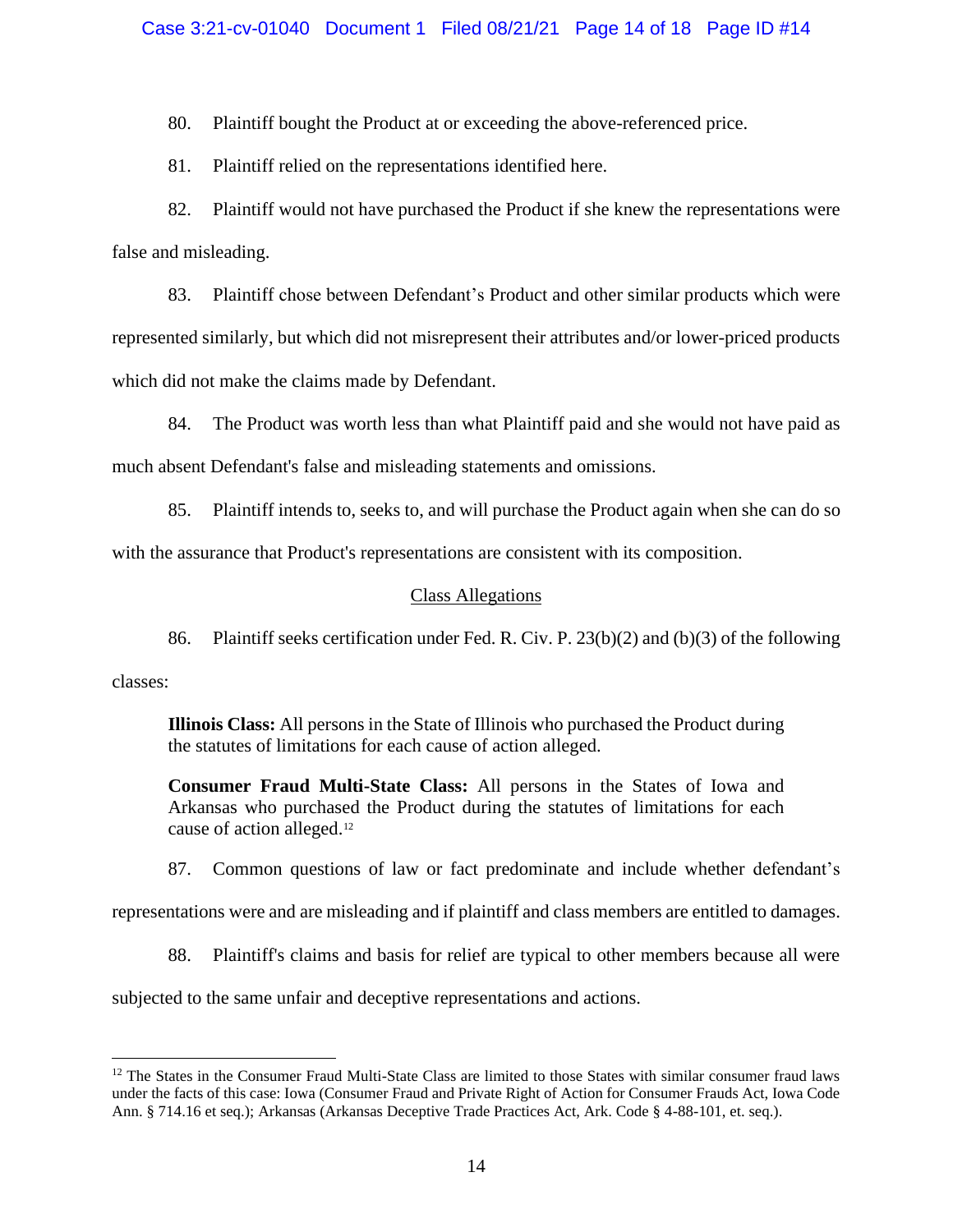## Case 3:21-cv-01040 Document 1 Filed 08/21/21 Page 15 of 18 Page ID #15

89. Plaintiff is an adequate representative because her interests do not conflict with other members.

90. No individual inquiry is necessary since the focus is only on defendant's practices and the class is definable and ascertainable.

91. Individual actions would risk inconsistent results, be repetitive and are impractical to justify, as the claims are modest relative to the scope of the harm.

92. Plaintiff's counsel is competent and experienced in complex class action litigation and intends to protect class members' interests adequately and fairly.

93. Plaintiff seeks class-wide injunctive relief because the practices continue.

# Illinois Consumer Fraud and Deceptive Business Practices Act ("ICFA"), 815 ILCS 505/1, et seq.

## (Consumer Protection Statute)

94. Plaintiff incorporates by reference all preceding paragraphs.

95. Plaintiff and class members desired to purchase a product had a greater absolute and relative amount of strawberry ingredient.

96. Defendant's false and deceptive representations and omissions are material in that they are likely to influence consumer purchasing decisions.

97. Defendant misrepresented the Product through statements, omissions, ambiguities, half-truths and/or actions.

98. Plaintiff relied on the representations.

99. Plaintiff and class members would not have purchased the Product or paid as much if the true facts had been known, suffering damages.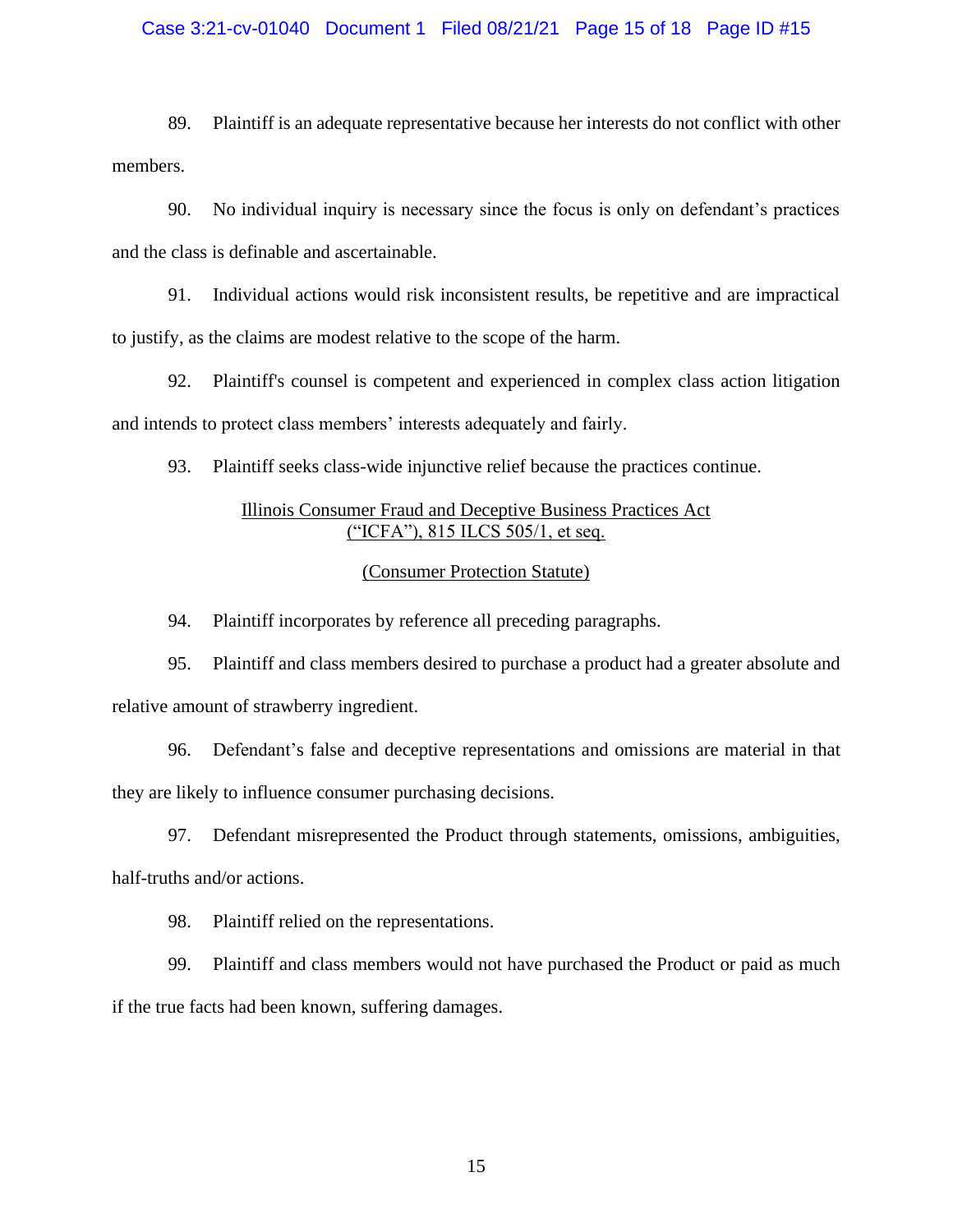#### Violation of State Consumer Fraud Acts

## (On Behalf of the Consumer Fraud Multi-State Class)

100. The Consumer Fraud Acts of the States in the Consumer Fraud Multi-State Class prohibit the use of unfair or deceptive business practices in the conduct of trade or commerce.

101. Defendant intended that plaintiff and each of the other members of the Consumer Fraud Multi-State Class would rely upon its deceptive conduct, and a reasonable person would in fact be misled by this deceptive conduct.

102. As a result of defendant's use or employment of artifice, unfair or deceptive acts or business practices, plaintiff, and each of the other members of the Consumer Fraud Multi-State Class, have sustained damages in an amount to be proven at trial.

103. In addition, defendant's conduct showed malice, motive, and the reckless disregard of the truth such that an award of punitive damages is appropriate.

## Breaches of Express Warranty, Implied Warranty of Merchantability and Magnuson Moss Warranty Act, 15 U.S.C. §§ 2301, *et seq*.

104. The Product was manufactured, labeled, and sold by defendant and expressly and impliedly warranted to plaintiff and class members that it had a greater absolute and relative amount of strawberry ingredient.

105. Defendant had a duty to disclose and/or provide non-deceptive descriptions and marketing of the Product.

106. This duty is based on Defendant's outsized role in the market for this type of Product.

107. Plaintiff provided or will provide notice to defendant, its agents, representatives, retailers, and their employees.

108. Defendant received notice and should have been aware of these issues due to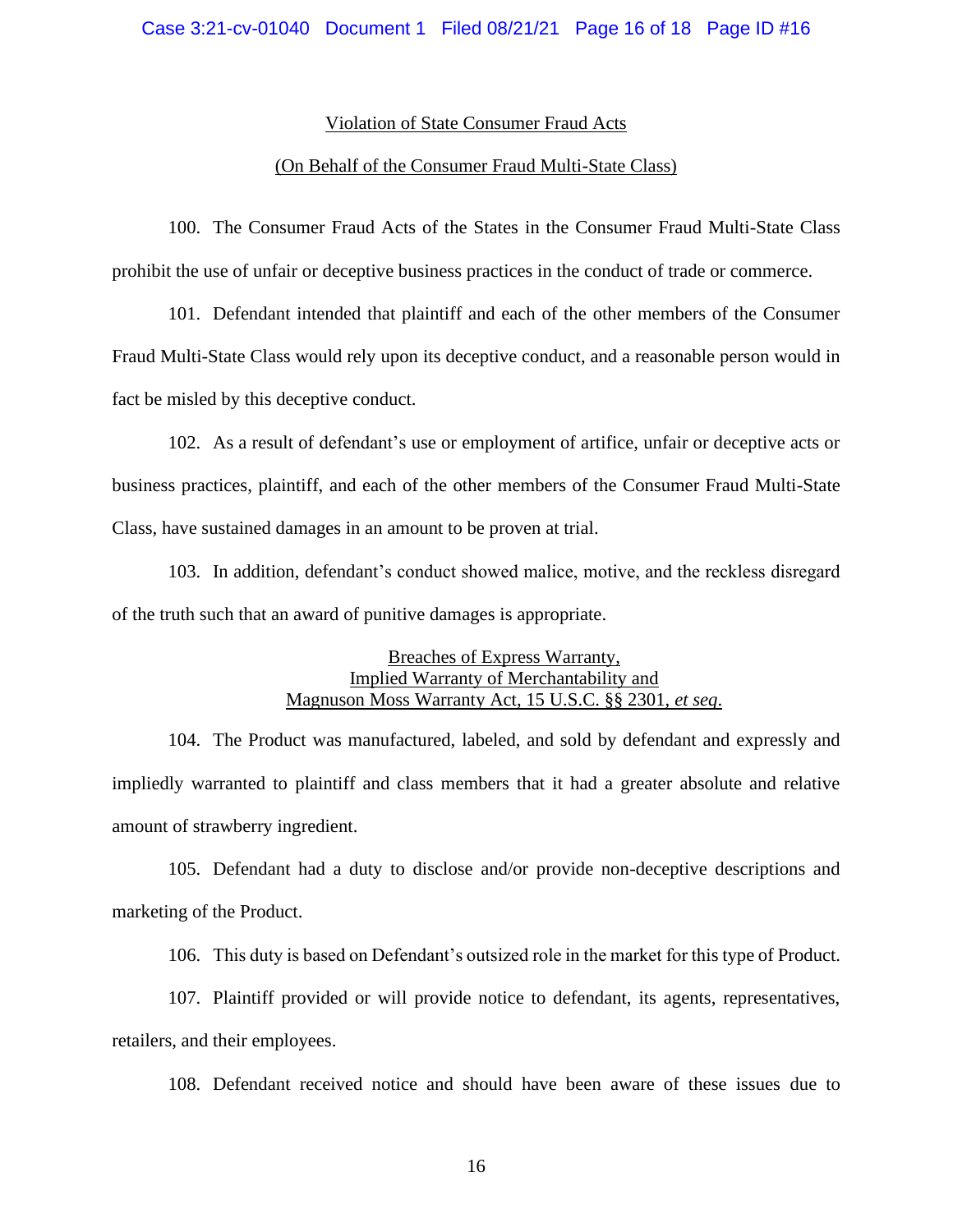#### Case 3:21-cv-01040 Document 1 Filed 08/21/21 Page 17 of 18 Page ID #17

complaints by regulators, competitors, and consumers, to its main offices.

109. The Product did not conform to its affirmations of fact and promises due to defendant's actions and were not merchantable because they were not fit to pass in the trade as advertised.

110. Plaintiff and class members would not have purchased the Product or paid as much if the true facts had been known, suffering damages.

#### Negligent Misrepresentation

111. Defendant had a duty to truthfully represent the Product, which it breached.

112. This duty is based on defendant's position, holding itself out as having special knowledge and experience this area, as custodian of the Kellogg's brand.

113. The representations took advantage of consumers' cognitive shortcuts made at the point-of-sale and their trust in defendant, a nationally recognized and trusted brand.

114. Plaintiff and class members reasonably and justifiably relied on these negligent misrepresentations and omissions, which served to induce and did induce, their purchase of the Product.

115. Plaintiff and class members would not have purchased the Product or paid as much if the true facts had been known, suffering damages.

#### Fraud

116. Defendant misrepresented and/or omitted the attributes and qualities of the Product, that it had a greater absolute and relative amount of strawberry ingredient

117. Defendant's fraudulent intent is evinced by its knowledge that the Product was not consistent with its representations.

## Unjust Enrichment

118. Defendant obtained benefits and monies because the Product was not as represented